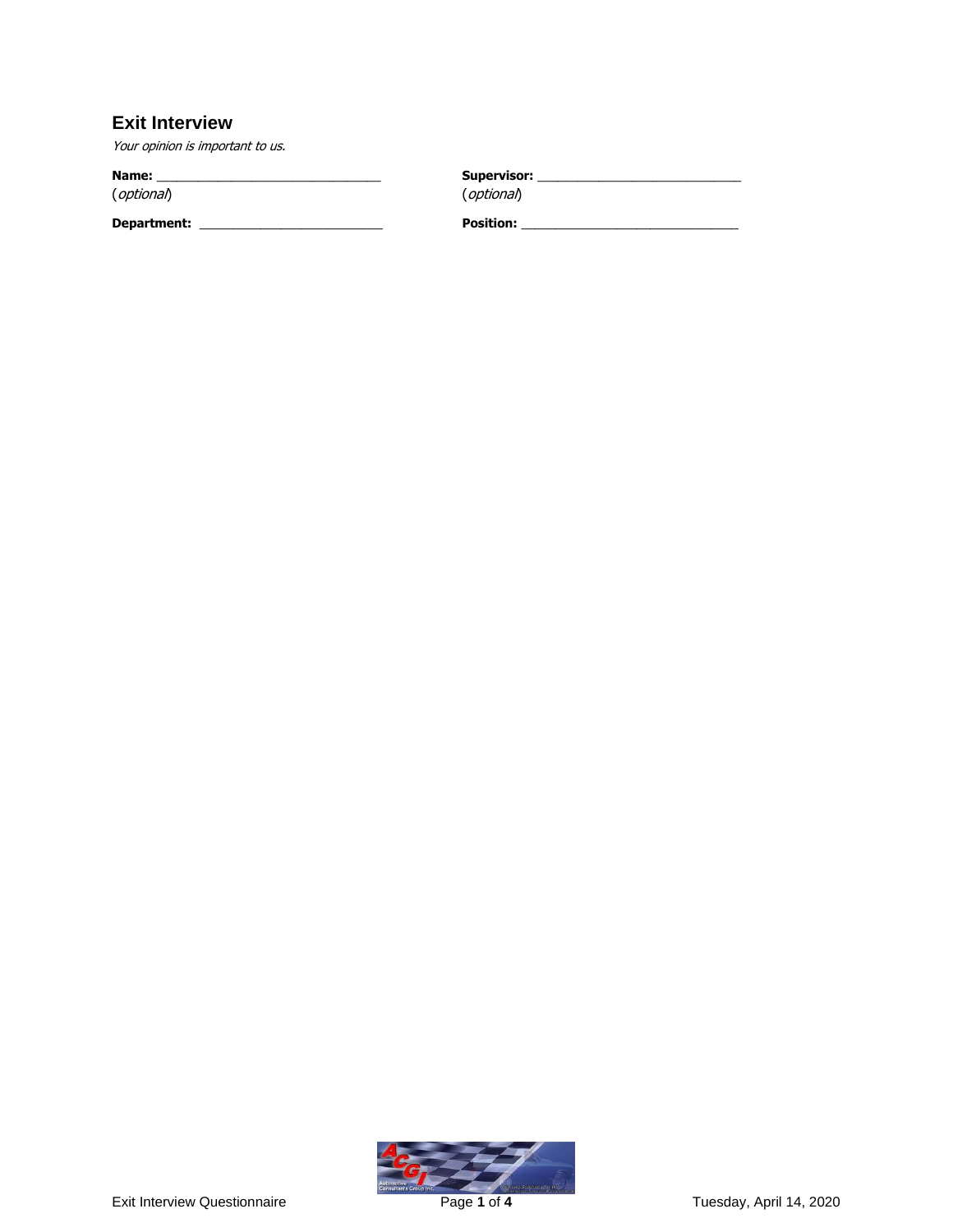| 1. | Why are you leaving the company?                                                      | Personal<br>reason | <b>Medical</b><br>benefits | <b>Quality of</b><br>supervision | <b>Work</b><br>environment |
|----|---------------------------------------------------------------------------------------|--------------------|----------------------------|----------------------------------|----------------------------|
| 2. | Please explain your primary reason for leaving in brief detail.                       |                    |                            |                                  |                            |
| 3. | Did any event trigger your decision to leave? If so, please give a brief explanation. |                    |                            |                                  |                            |
| 4. | What did you find most satisfying about your position?                                |                    |                            |                                  |                            |
| 5. | What did you find least satisfying about your position?                               |                    |                            |                                  |                            |
| 6. | Is there anything that you would change about your position or do to improve it?      |                    |                            |                                  |                            |
| 7. | What is your general feeling about the company?                                       |                    |                            |                                  |                            |

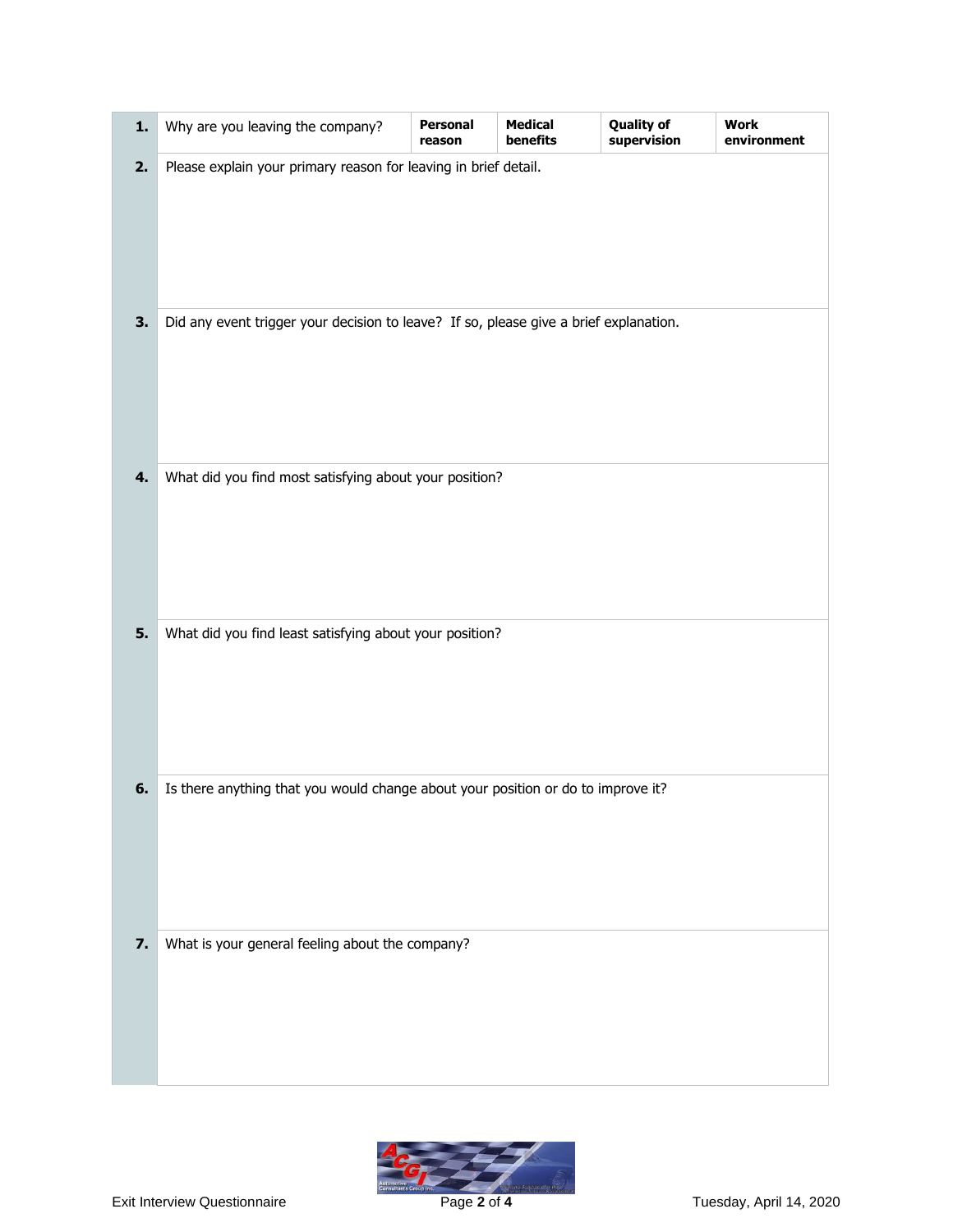| 8.  | What did you enjoy most about the company?                                                             |                                                       |                          |                             |                             |  |
|-----|--------------------------------------------------------------------------------------------------------|-------------------------------------------------------|--------------------------|-----------------------------|-----------------------------|--|
|     |                                                                                                        |                                                       |                          |                             |                             |  |
|     |                                                                                                        |                                                       |                          |                             |                             |  |
| 9.  | What did you enjoy least about the company?                                                            |                                                       |                          |                             |                             |  |
|     |                                                                                                        |                                                       |                          |                             |                             |  |
|     |                                                                                                        |                                                       |                          |                             |                             |  |
|     |                                                                                                        |                                                       |                          |                             |                             |  |
| 10. | What would you recommend to improve the company?                                                       |                                                       |                          |                             |                             |  |
|     |                                                                                                        |                                                       |                          |                             |                             |  |
|     |                                                                                                        |                                                       |                          |                             |                             |  |
|     |                                                                                                        |                                                       |                          |                             |                             |  |
| 11. | Did you receive adequate support to effectively perform your duties?                                   |                                                       | Yes                      | No                          |                             |  |
| 12. | Did you receive sufficient feedback about your performance?                                            |                                                       |                          | Yes                         | No                          |  |
| 13. |                                                                                                        | Were you satisfied with the company's review process? |                          |                             | No                          |  |
|     | Did anyone in the company discriminate against or harass you, or<br>create a hostile work environment? |                                                       |                          |                             |                             |  |
|     | In this section, please rate the<br>following statements:                                              | <b>Strongly</b><br>agree                              | <b>Somewhat</b><br>agree | <b>Somewhat</b><br>disagree | <b>Strongly</b><br>disagree |  |
| 14. | I believe that I was treated like a<br>valuable member of the company.                                 | 1                                                     | 2                        | 3                           | 4                           |  |
| 15. | I was told when I was doing a good<br>job.                                                             | $\mathbf 1$                                           | $\overline{2}$           | 3                           | $\overline{4}$              |  |
| 16. | I felt free to make suggestions that I<br>felt would improve my performance.                           | $\mathbf 1$                                           | $\overline{2}$           | 3                           | $\overline{4}$              |  |
|     | I was satisfied with the quality of the<br>supervision that I received.                                | $\mathbf{1}$                                          | $\overline{2}$           | 3                           | $\overline{\mathbf{4}}$     |  |
| 17. | The style of supervision that I<br>received allowed me to perform my<br>duties efficiently.            | $\mathbf 1$                                           | $\overline{2}$           | 3                           | 4                           |  |
|     | My job duties and responsibilities<br>were clearly defined.                                            | $\mathbf 1$                                           | $\overline{2}$           | 3                           | $\overline{4}$              |  |
| 18. | I received the proper training in order<br>to perform my job effectively.                              | $\mathbf{1}$                                          | $\overline{2}$           | 3                           | $\overline{4}$              |  |